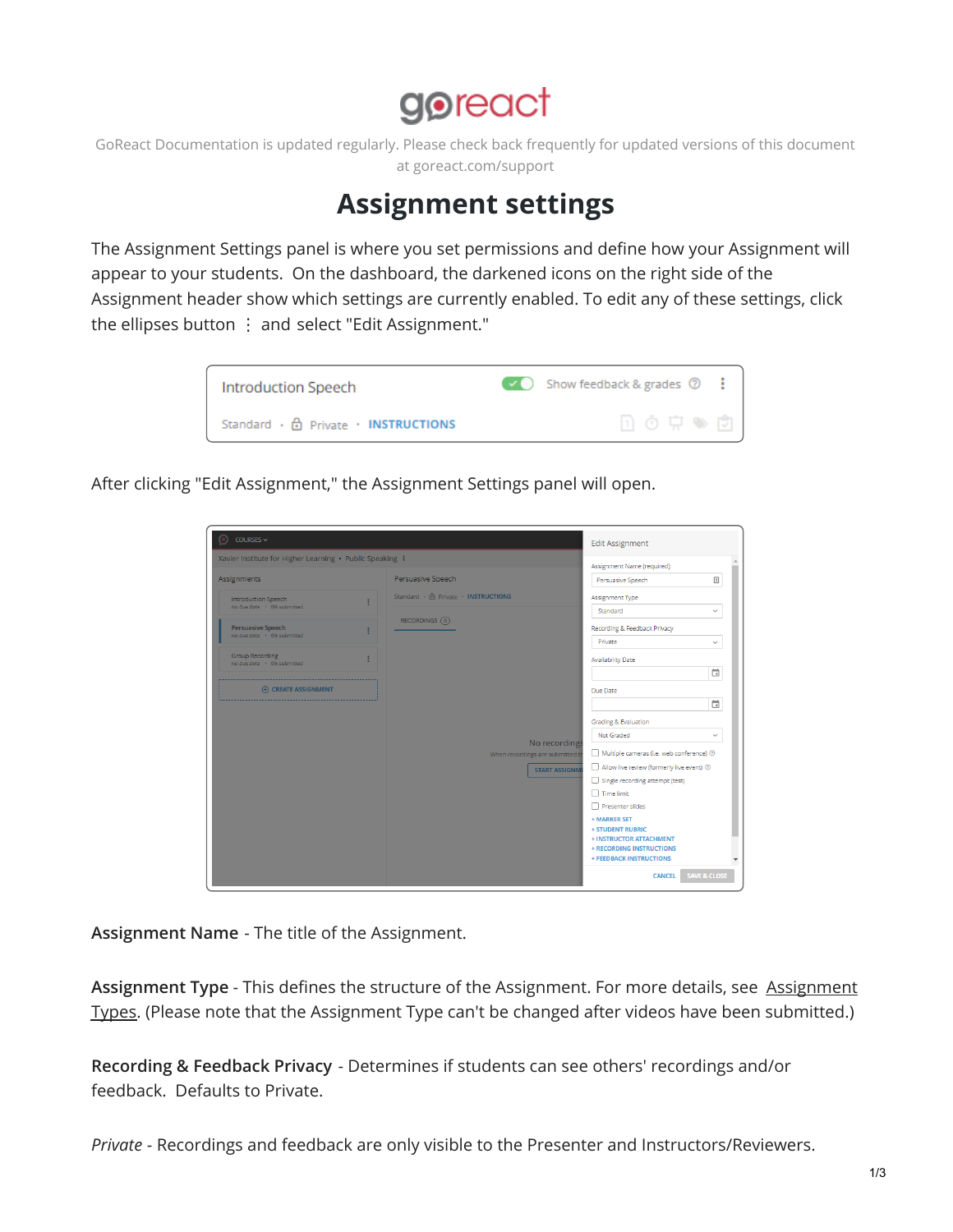*Closed Peer Review* - Peers see and critique others' recordings, but their feedback is only visible to the Presenter and Instructors/Reviewers. (formerly Peer Critique)

*Open Peer Review* - Peers see and critique others' recordings, and can see everyone's feedback on all submissions. (formerly Peer Critique and All Comments are Public)

**Source media** - This setting is required on **Stimulus** and **Comment Only** assignments. Change the drop-down to "Instructor Selected" to upload, record, or add a file from your Library. If you would like students to submit and respond to their own source media, change the drop-down to "Presenter Selected." For more information, see Stimulus [Assignments](https://help.goreact.com/hc/en-us/articles/360002946471).

**Availability Date** - The date the Assignment will become visible to students. If no date is selected, the Assignment is available immediately.

**Due Date** - The date the Assignment is due. GoReact will still allow submissions after the due date, but the submission date will be shown in red to indicate that it was late.

**Grading & Evaluation** - Either points possible or an [instructor](https://help.goreact.com/hc/en-us/articles/360003085551) rubric.

**Multiple cameras (i.e. web conference)** - This setting is available only on **Standard** assignments. Allows up to six presenters to join a single recording session. For more [information,](https://help.goreact.com/hc/en-us/articles/360021009852) see Group recording.

**Allow live review (formerly live event)** - This setting is available only on **Standard** assignments. Instructors and Reviewers can provide feedback live at the time of recording.

**Single recording attempt (test)** - Restricts students to only one submission for the Assignment. This is also where you can set a time limit. For more information, see Test [Assignments](https://community.goreact.com/hc/en-us/articles/360002974432).

**Time limit** - Recordings will automatically end at the specified time limit. (Doesn't affect uploads)

**Presenter slides** - This setting is available only on **Standard** assignments. Slide Sync™ allows students to add PDF slides to their video in GoReact. These slides will be shown side-by-side with the video and can be timed to automatically advance during playback. For more information, see Slide [Sync™](https://community.goreact.com/hc/en-us/articles/115001224643). This setting can be enabled on Self-Submit or Live Event Assignments.

**Marker set** - A set of labels with preset responses. For more information, see [Creating](https://community.goreact.com/hc/en-us/articles/360003085771) a Marker Set.

**Student rubric** - A structured evaluation that students can complete for [Self-Evaluation](https://help.goreact.com/hc/en-us/articles/360003085551#Student_Rubrics) or Peer Evaluation.

**Instructor attachment** - Add any additional attachments or resources you wish to provide.